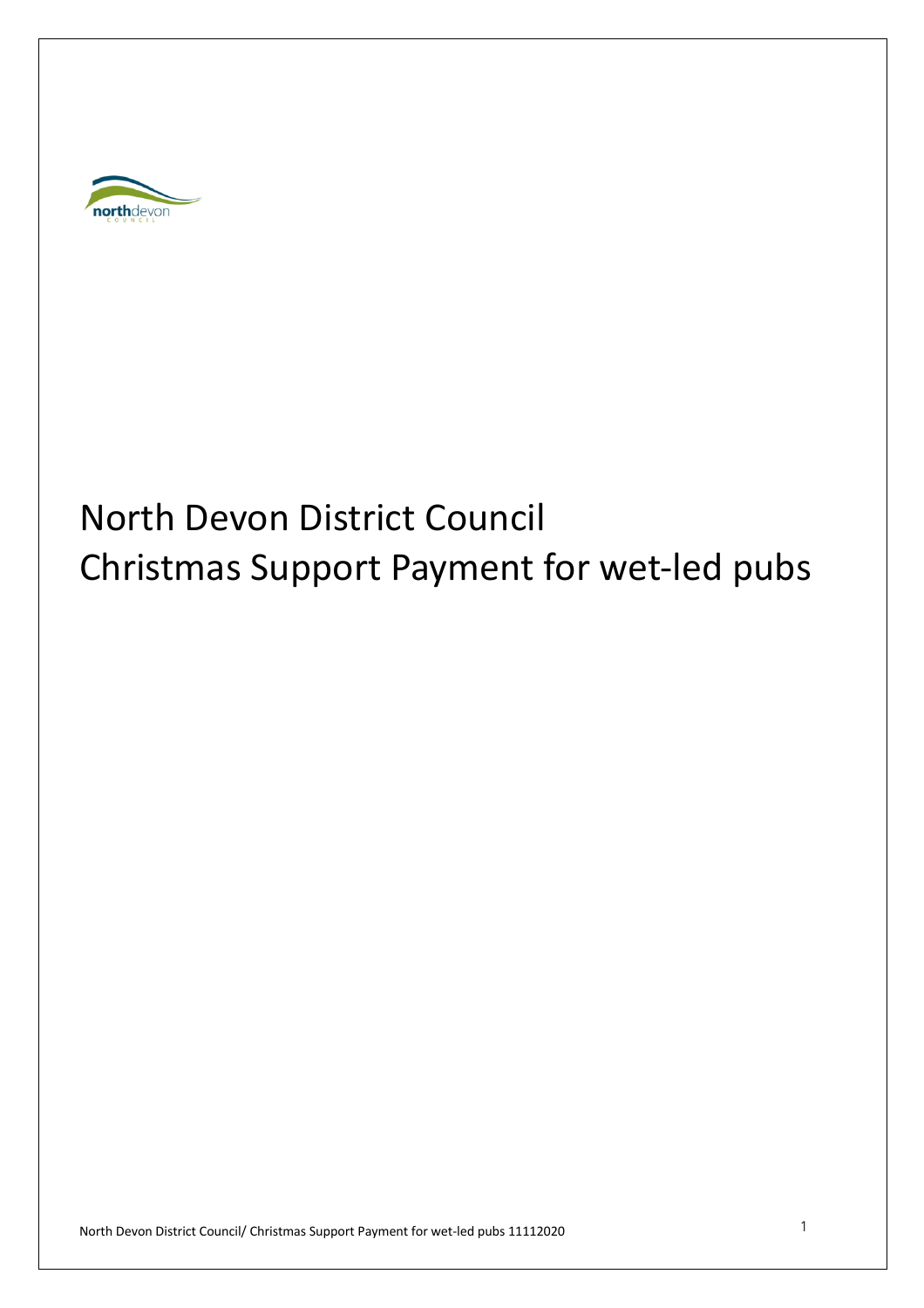# **Contents**

| 1.0  |                                                                                 |  |
|------|---------------------------------------------------------------------------------|--|
| 2.0  |                                                                                 |  |
| 3.0  |                                                                                 |  |
|      |                                                                                 |  |
|      |                                                                                 |  |
|      |                                                                                 |  |
|      |                                                                                 |  |
|      |                                                                                 |  |
| 4.0  |                                                                                 |  |
| 5.0  |                                                                                 |  |
| 6.0  |                                                                                 |  |
| 7.0  |                                                                                 |  |
| 8.0  |                                                                                 |  |
| 9.0  |                                                                                 |  |
| 10.0 | Taxation and the provision of information to Her Majesty's Revenues and Customs |  |
|      |                                                                                 |  |
| 11.0 |                                                                                 |  |
| 12.0 |                                                                                 |  |
| 13.0 |                                                                                 |  |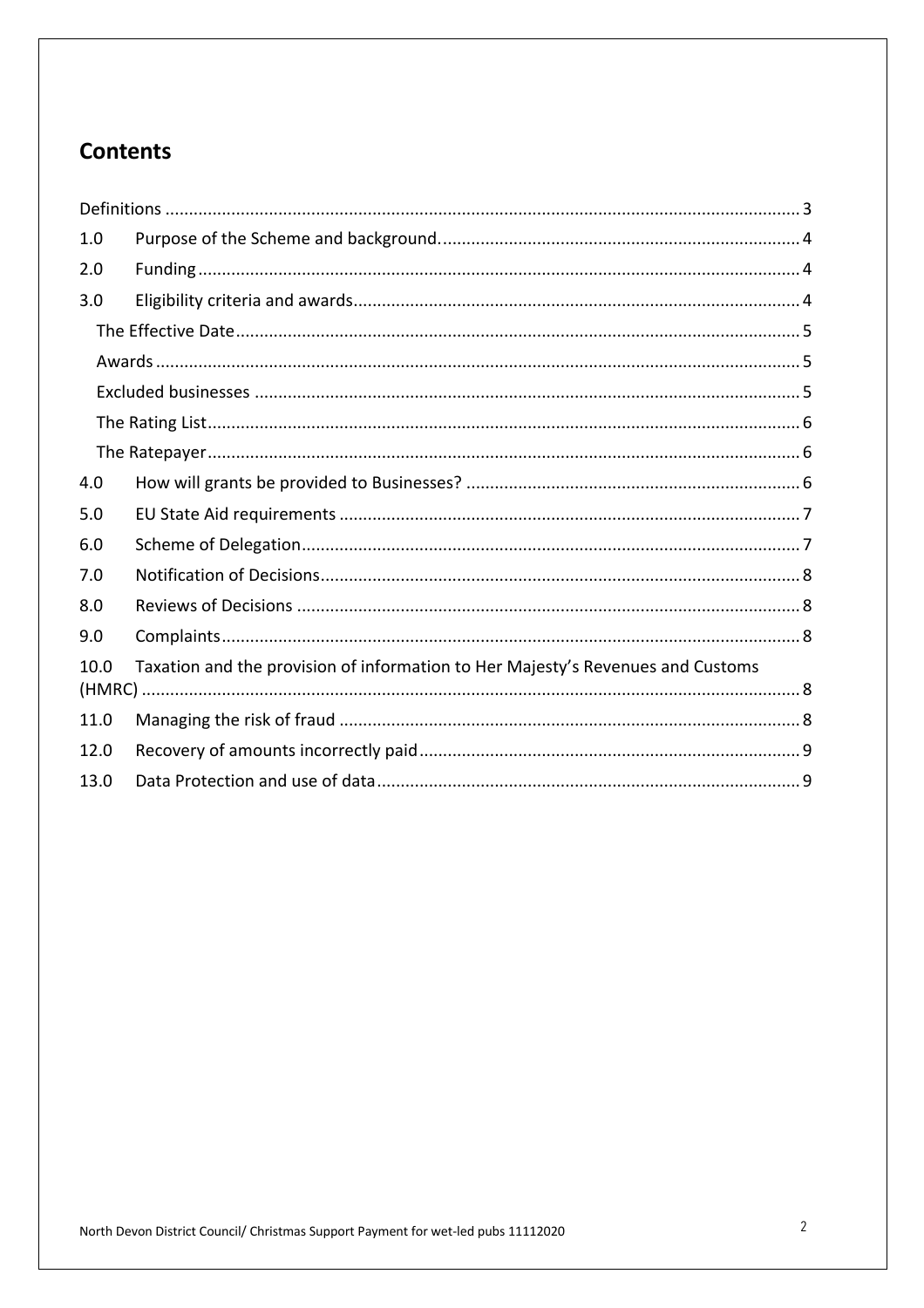## **Definitions**

The following definitions are used within this document:

**'COVID-19' (coronavirus);** means the infectious disease caused by the most recently discovered coronavirus;

**'Department for Business, Energy & Industrial Strategy (BEIS)**'; means the Government department responsible for the scheme and guidance;

**'Effective date'**; means, for eligibility of the grant;

**'Hereditament(s)**; means the assessment defined within Section 64 of the Local Government Finance Act 1988;

'**Local Covid Alert Level'** (LCAL) means the level of alert determined by Government and Local Authorities for the area. LCALs have three Tiers. Tier 1 (Medium): Tier 2 (High) and Tier 3 (Very High). For the purposes of these schemes the definitions used are LCAL1, LCAL2 and LCAL3.

**'Local lockdown'**; means the same as **'Local restrictions'**;

**'Local rating list'**; means the list as defined by Section 41 of the Local Government Finance Act 1988

**'Local restrictions'**; and **'Localised restrictions'** means legally binding restrictions imposed on specific Local Authority areas or multiple Local Authority areas, where the Secretary of State for Health and Social Care requires the closure of businesses in a local area under regulations made using powers in Part 2A of the Public Health (Control of Disease) Act 1984 in response to the threat posed by coronavirus and commonly as part of a wider set ofmeasures;

**'Local Restrictions Support Grant Scheme (Closed)**; means the grant scheme developed by the Council in response to an announcement made by the Secretary of State for Business, Energy & Industrial Strategy and which is applicable to businesses forced to close under either LCAL2, LCAL3 or where national restrictions are in place;

**Local Restrictions Support Grant Scheme (Open)**; means the grant scheme developed by the Council in response to an announcement made by the Secretary of State for Business, Energy & Industrial Strategy and which is applicable to businesses that are still open but severely impacted by the restrictions imposed by LCAL2 and LCAL3;

**'Rateable value'**; means the rateable value for the hereditament shown in the Council's local rating list at the date of the local restrictions;

**'Ratepayer'**; means the person who will receive the grant will be the person who, according to the Council's records, was the ratepayer liable for occupied rates in respect of the hereditament at the date of the local restrictions;

**'State Aid Framework';** means the Temporary Framework for State aid measures to support the economy in the current COVID-19 outbreak published on 19 March 2020; and

**'Temporary Framework for State aid'**; means the same as the ' **State Aid Framework' .**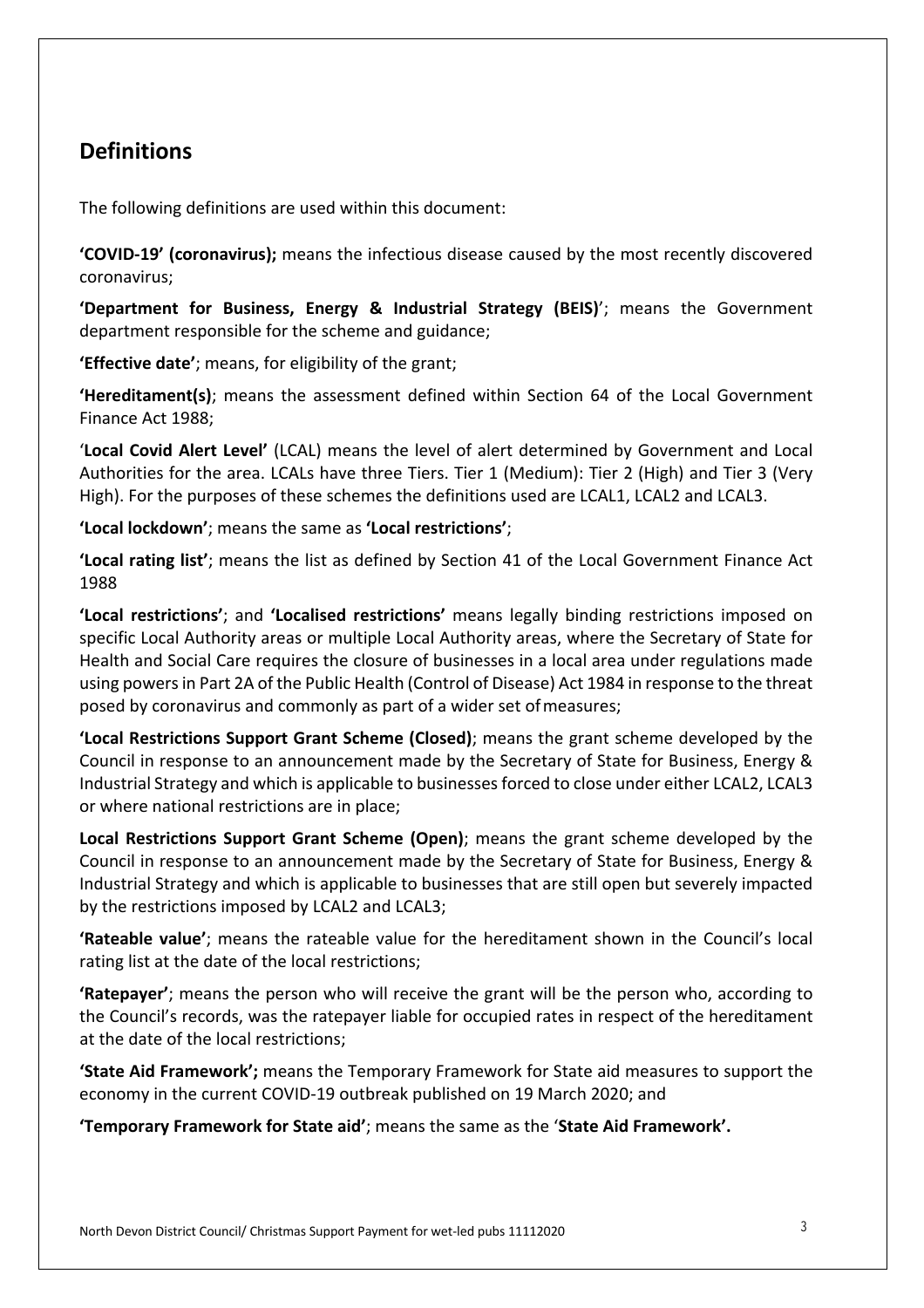## **1.0 Purpose of the Scheme and background.**

- 1.1 The purpose of this document is to determine eligibility for a payment under the Council's Christmas Support Payment (CSP) scheme for wet-led pubs.
- 1.2 The grant scheme has been developed by the Council in response to an announcement made by the Secretary of State for Business, Energy & Industrial Strategy made on 1 December 2020, to introduce additional support over the festive period for wet-led pubs in areas under LCAL2 or LCAL3 restrictions.
- 1.3 The scheme applies only from 2 December 2020 to 29 December 2020. It is **not**  retrospective.

### **2.0 Funding**

2.1 Under the Christmas Support Payment (CSP) scheme, the Council will receive a one-off payment amounting to £1, 000 per wet- led pub in its area where LCAL2 or LCAL3 restrictions are imposed following the scheduled Tier review dates of  $2<sup>nd</sup>$  December and 16th December 2020.

### **3.0 Eligibility criteria and awards**

- 3.1 Government, whilst wanting Councils to exercise their local knowledge and discretion, has set national criteria for the funds within this scheme. In all cases, the Council will only consider businesses for grants where **all** of the criteria are met.
- 3.2 For the purposes of this grant, a **wet-led pub** is defined as a pub that derives **less than 50% of its income from sales of food.**
- 3.3 There is no definitive description of a traditional pub or public house in law that could be readily used by the Council to determine eligibility. However, for the purposes of this grant, pubs should under normal circumstances (without local or national restrictions) be described as:
	- open to the general public;
	- allow free entry (other than when occasional entertainment is provided); and
	- allow drinking without requiring food to be consumed and permit drinks to be purchased at a bar.
- 3.4 The definition of a pub will **exclude** (but is not limited to) **:** 
	- restaurants;
	- cafes;
	- nightclubs;
	- hotels;
	- snack bars;
	- guesthouses;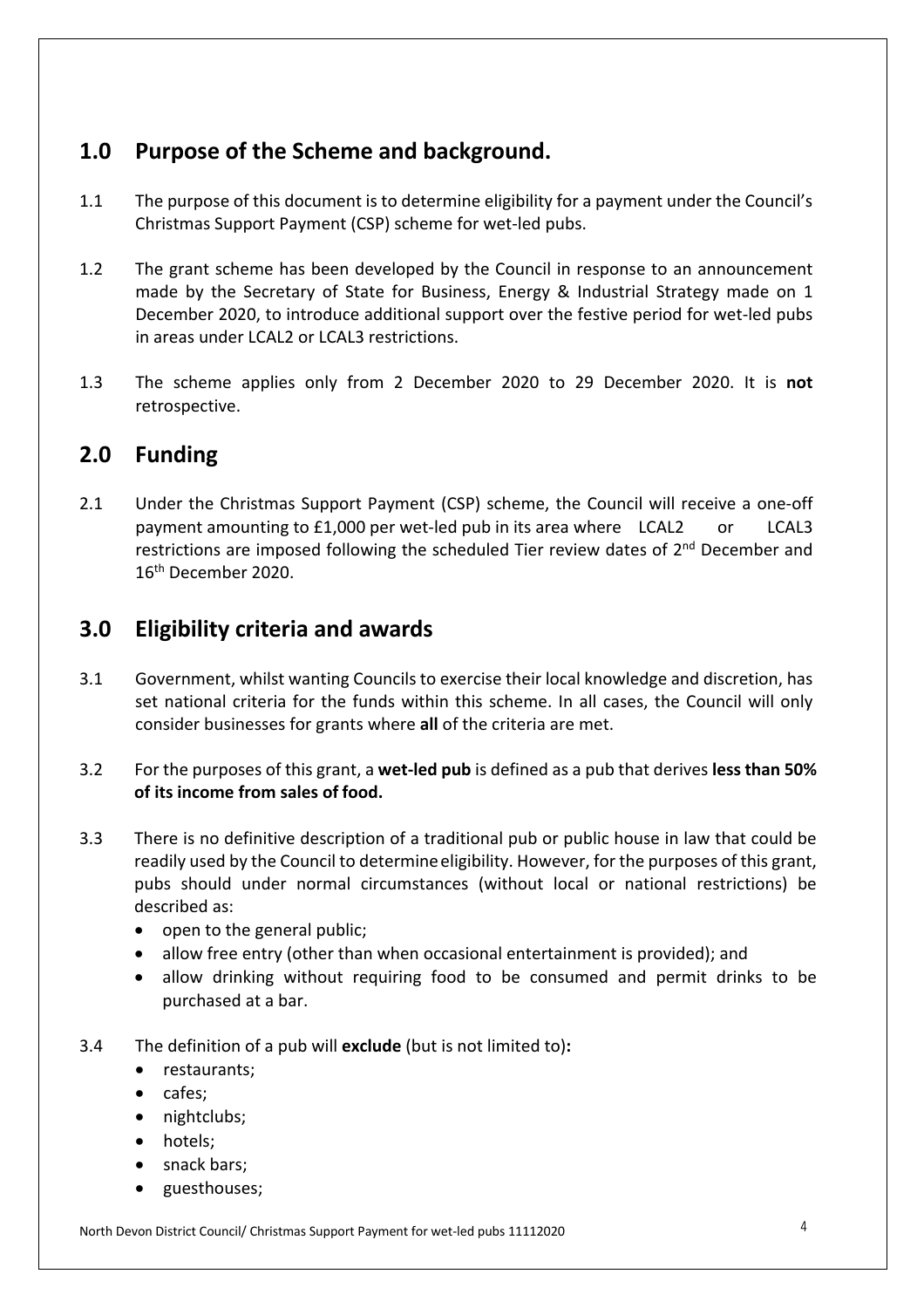- boarding houses;
- sporting venues;
- music venues;
- festival sites;
- theatres;
- museums;
- exhibition halls;
- cinemas;
- concert halls; and
- casinos

#### **The Effective Date**

3.5 Businesses must have been trading on  $30<sup>th</sup>$  November (the day before this scheme was announced), to be eligible to receive funding under this scheme. Where local restrictions are preceded by national 'lockdown' measures, requiring the closure of businesses that are otherwise eligible, it is accepted that those businesses are still trading.

#### **Awards**

- 3.6 This is a **one-off** payment.
- 3.7 The Council, where its area is under LCAL 2 or LCAL 3 for all or part of the period between 2<sup>nd</sup> and 29<sup>th</sup> December 2020, will pay a £1,000 flat-rate grant to wet-led pubs.
- 3.8 Where a grant is issued, the business that according to the Council's Non-Domestic rating records was the ratepayer in respect of the hereditament on  $1<sup>st</sup>$  December is eligible to receive the grant. Where the Council has reason to believe that the information that they hold about the ratepayer is inaccurate it may withhold or recover the grant and take reasonable steps to identify the correct ratepayer. For the sake of clarity, the grant is for the ratepayer **only** and may be liable for recovery if the recipient was not the ratepayer on the eligible day.
- 3.9 Businesses that are also in receipt of other Local Restrictions Support Grants (CLOSED) or (OPEN) can also receive this grant.

#### **Excluded businesses**

- 3.10 The following businesses will **not** be eligible for an award:
	- (a) Pubs that derive over 50% of their income from food sales will not be eligible to receive funding through this grant scheme;
	- (b) Businesses in areas moving from LCAL1 to LCAL 2 or LCAL3 after 29th December will **not**  be eligible to receive funding;
	- (c) Businesses that have already received grant payments that equal the maximum levels of State aid permitted under the de minimis, the COVID-19 Temporary State Aid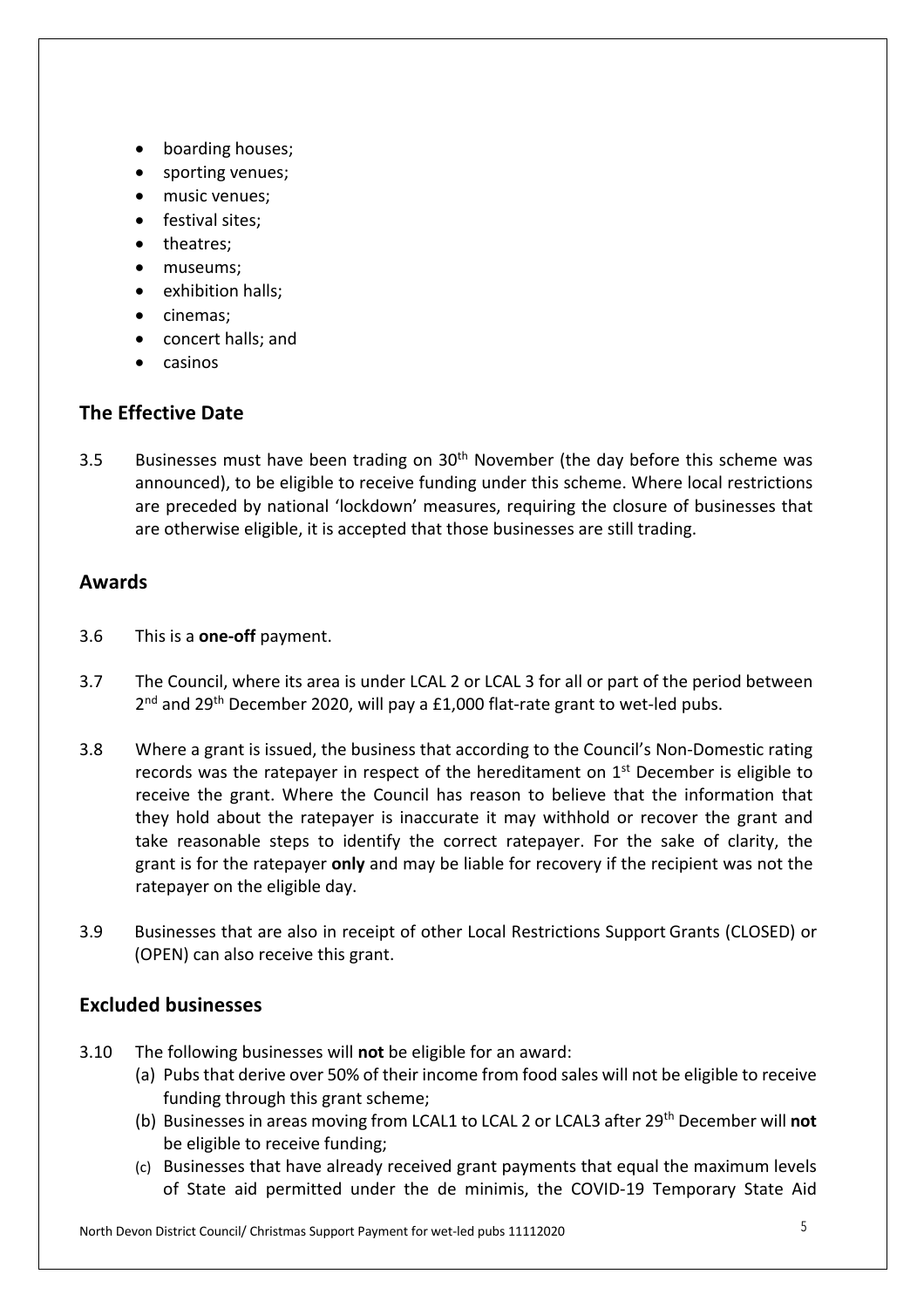Framework and all other UK schemes under the terms of the European Commission's Temporary Framework will not be eligible to receive funding: and

(d) Businesses that are in administration, insolvent or where a striking-off notice has been made, are not eligible for funding under this scheme.

#### **The Rating List**

- 3.11 In **all** cases, the following must have existed at the effective date:
	- The hereditament **MUST** be shown in the local rating list as at the effective date;
	- Any changes to the local rating List (to the hereditament) after that date, including changes which have been backdated to this date, will be ignored for the purposes of eligibility;
	- The Council is not required to adjust, pay or recover grants where the local rating list is subsequently amended retrospectively to the effective date; and
	- In cases where it was factually clear to the Council that, at the effective date, the local rating List was inaccurate on that date, the Council *may* withhold the grant and/or award the grant based on their view of who would have been entitled to the grant had the list been accurate.

#### **The Ratepayer**

- 3.12 In **all** cases, the following shall apply:
	- The person who will receive the grant will be the person who, according to the Council's records, was the ratepayer in respect of the hereditament at the effective date;
	- The ratepayer must be liable to occupied property rates at that date. It should be noted that grants will not be awarded where the hereditament is unoccupied;
	- Where the Council has reason to believe that the information it holds about the ratepayer at the effective date is inaccurate, it may withhold or recover the grant and take reasonable steps to identify the correct ratepayer;
	- Where, it is subsequently determined that the records held are incorrect, the Council reserves the right to recover any grant incorrectly paid; and
	- Where any ratepayer misrepresents information or contrives to take advantage of the scheme, the Council will look to recover any grant paid and take appropriate legal action. Likewise, if any ratepayer is found to have falsified records in order to obtain a grant.

#### **4.0 How will grants be provided to Businesses?**

4.1 The Council is fully aware of the importance of these grants to assist businesses and support the local community and economy. The Christmas Support Payment scheme will offer a lifeline to businesses who are struggling to survive during to the COVID-19 crisis.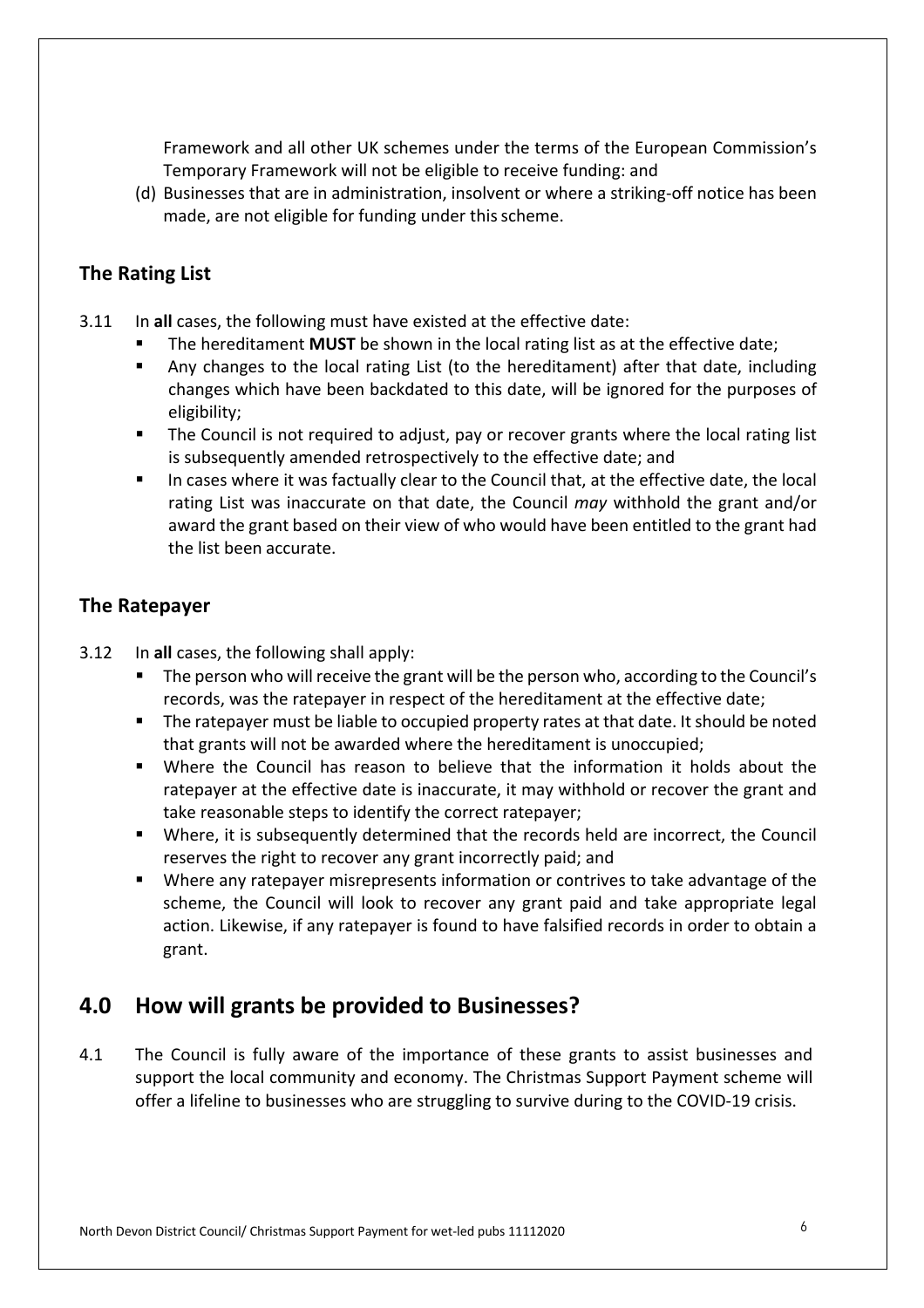- 4.2 Details of how to obtain grants are available on the Council's website: <https://www.northdevon.gov.uk/coronavirus/business-support/business-grants>/
- 4.3 This scheme will close on 29<sup>th</sup> December 2020. Final applications must be received by the Council by 31<sup>st</sup> January 2021.
- 4.4 As part of the application process for the scheme, all pubs will be required to self-certify that they meet all eligibility criteria.
- 4.5 The Council may request that pubs provide accounting evidence that they derive under 50% of their income from food sales to determine that the pub is wet-led. These accounts should be dated no later than 11 March 2020 (covering a period when trade was not affected by COVID-19).
- 4.6 Businesses established after 11 March 2020 and before 1 December will still be eligible for this grant and may be asked to supply accounting evidence to the Council that they derive under 50% of their income from food sales covering the period that they have been open.
- 4.7 The Council reserves the right request any supplementary information from businesses, and they should look to provide this, where requested, as soon as possible.
- 4.8 An application for a Christmas Support Payment is deemed to have been made when a duly completed application form is received via the Council' s online procedure.

## **5.0 EU State Aid requirements**

- 5.1 Any Local Restrictions Support Grant is given as aid under the Temporary Framework for State aid measures to support the economy in the current COVID-19 outbreak published on 19 March 2020. This means that businesses receiving support under these provisions can receive up to €800,000 in aid over three years (being the current and the previous two years).
- 5.2 Any grant awarded is required to comply with the EU law on State Aid. This will involve the applicant declaring to the Council if they have received any other de minimis State aid or aid provided under the EU Commission COVID-19 Temporary Framework.
- 5.3 If the applicant has not received any other de minimis State aid, they are not required to make that declaration to the Council or to complete any declaration statement.

## **6.0 Scheme of Delegation**

- 6.1 The Council has approved this scheme.
- 6.2 Officers of the Council will administer the scheme and the Section 151 Officer is authorised to make technical scheme amendments to ensure it meets the criteria set by the Council and, in line with Government guidance.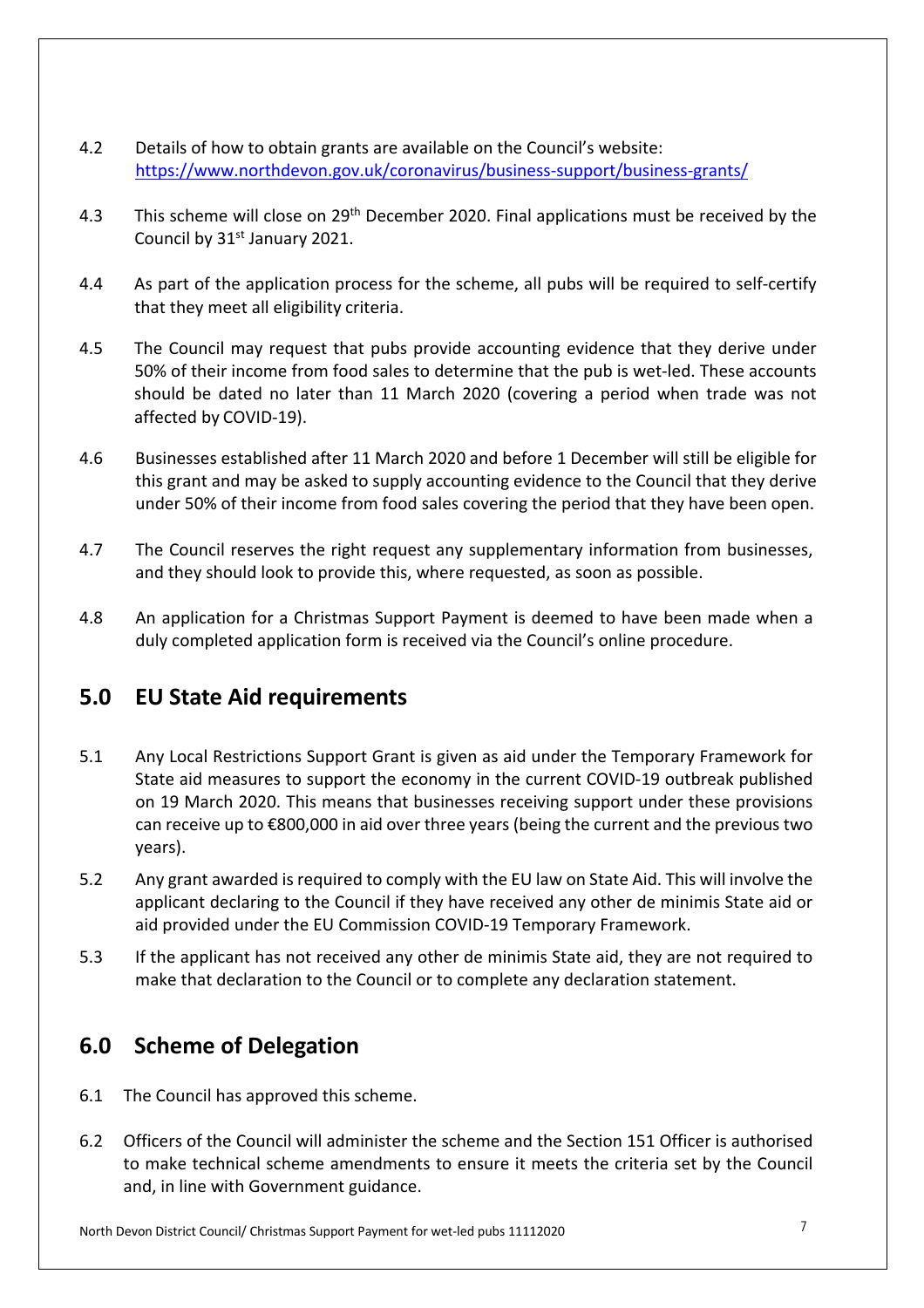# **7.0 Notification of Decisions**

- 7.1 Applications will be considered on behalf of the Council by the Revenues and Benefits Service.
- 7.2 All decisions made by the Council shall be notified to the applicant either in writing or by email. A decision shall be made as soon as practicable after an application is received.

## **8.0 Reviews of Decisions**

- 8.1 The Council will operate an internal review process and will accept an applicant's request for a review of its decision.
- 8.2 All such, requests must be made in writing to the Council within 14 days of the Council's decision and should state the reasons why the applicant is aggrieved with the decision of the Council. New information may be submitted at this stage to support the applicant's appeal.
- 8.3 The application will be reconsidered by a senior officer, as soon as practicable and the applicant informed in writing or by email of the decision.

## **9.0 Complaints**

9.1 The Council's 'Complaints Procedure' (available on the Council's website) will be applied in the event of any complaint received about this scheme.

# **10.0 Taxation and the provision of information to Her Majesty's Revenues and Customs (HMRC)**

- 10.1 The Council has been informed by Government that all payments under the scheme are taxable.
- 10.2 The Council does not accept any responsibility in relation to an applicant's tax liabilities and all applicants should make their own enquiries to establish any tax position.
- 10.3 All applicants should note that the Council is required to inform Her Majesty's Revenue and Customs (HMRC) of all payments made to businesses.

# **11.0 Managing the risk of fraud**

11.1 Neither the Council, nor Government will accept deliberate manipulation of the schemes or fraud. Any applicant caught falsifying information to gain grant money or failing to declare entitlement to any of the specified grants will face prosecution and any funding issued will be recovered from them.